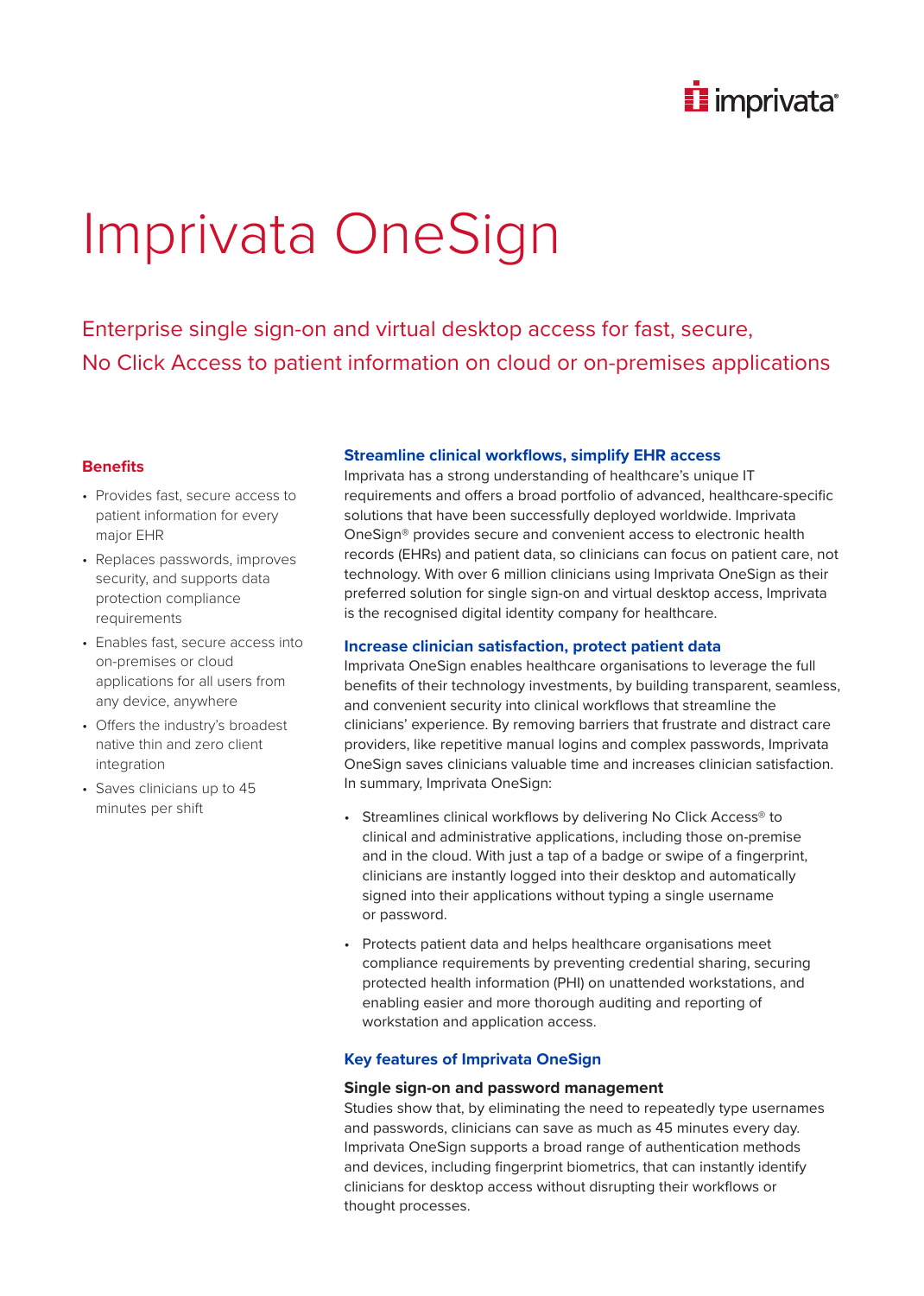"Staff were asking for the solution. With reduced passwords and quick access, it is just one less thing for them to do."

- Dr. Richard Horton, Chief Medical Informatics Officer, Western Health, Australia While Imprivata OneSign largely eliminates the need for passwords, if clinicians forget their password, Imprivata OneSign Self-Service Password Management lets them quickly and easily reset it, reducing help desk calls and improving overall productivity.

#### **Secure, fast user switching for shared workstations**

Shared workstations are common in healthcare settings, but user-specific logins can be time-consuming and frustrating for clinicians. In the past, organisations have attempted to use generic Windows logins, but these and other workarounds expose various security and manageability issues. Instead, Imprivata OneSign enables secure, fast user-switching between concurrent Windows desktops or kiosk workstations, reducing login times, all while protecting patient data.

## **No Click Access to virtual desktops**

Imprivata Virtual Desktop Access simplifies and expedites desktop access and application single sign-on for virtualised environments. These time savings, combined with the roaming capabilities of virtual desktops, deliver convenient mobility for clinicians. Imprivata Virtual Desktop Access provides API-level support for VMware, Citrix, and Microsoft RDS. Imprivata also partners with leading thin and zero client hardware and device vendors, including Dell Wyse, HP, IGEL, 10ZiG, Chromebooks, and Teradici.

Embedding the Imprivata agent at the device level provides an unparalleled level of integration which gives clinicians seamless access to their desktops, clinical applications, and patient data, regardless of the technology environment.

#### **Cloud access via the Imprivata cloud identity provider**

The Imprivata cloud identity provider (IDP) is a component of Imprivata OneSign that enables fast, secure access to SAML 2.0 web applications. This IDP allows users to access cloud applications from any device, from any location. The Imprivata cloud IDP also integrates with Imprivata OneSign badge-tap access to deliver near password-less authentication into corporate devices, including shared workstations.

#### **Integration and interoperability with EHR and clinical systems**

Imprivata OneSign has been integrated and deployed with every leading EHR and with most of the more specialised solutions and clinical applications. Imprivata OneSign also provides tight integration with the Imprivata Connector for Epic to support Epic specific workflows.

#### **Seamless access to on-premises and cloud applications**

Imprivata enables fast and secure access to on-premises and cloud applications from private or shared workstations to support healthcare's hybrid environment. With seamless access into cloud applications and deep integrations into EHRs and on-premises clinical applications, healthcare organisations have multiple ways of delivering single sign-on from any device and any location.

#### **Ease of deployment, application profiling, and keeping up-to-date**

One of the key advantages of Imprivata OneSign is how relatively easy the solution is to deploy and keep current. It's easy to enable new applications for single sign-on and keep application profiles and Imprivata OneSign software up-to-date. The Imprivata Application Profile Generator (APG) has an intuitive graphical user interface (GUI) that enables administrators to use "drag and drop" functionality to easily profile applications. Imprivata also makes regular updates to Imprivata OneSign, adding new capabilities, and seamlessly accommodating new releases from EHR, virtualisation, and desktop partners, as well as from other technology vendors.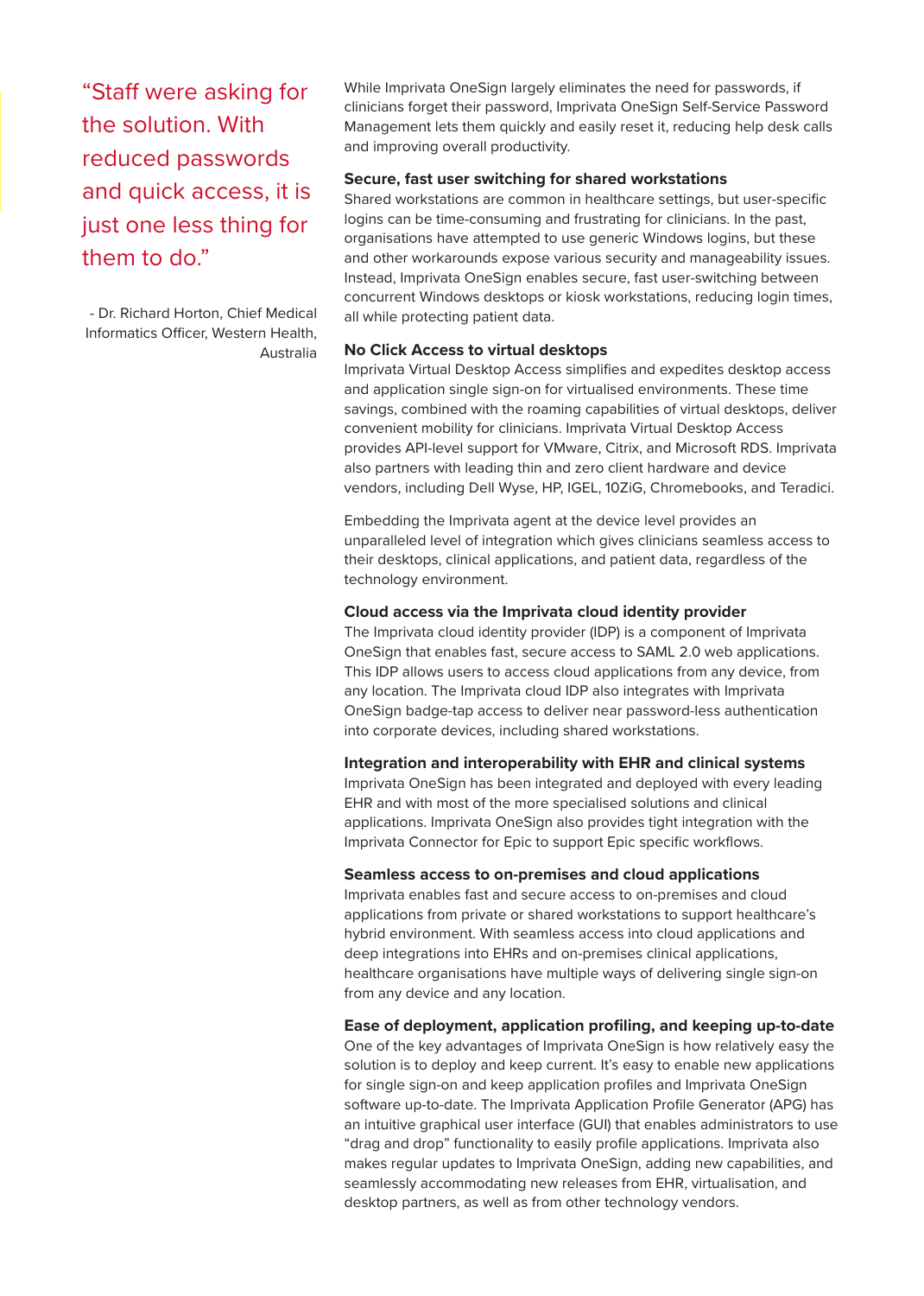# **Innovative secure walkaway technology**

Imprivata OneSign with secure walkaway technology is healthcare's only solution that leverages the power of Bluetooth Low Energy (BLE) and the ubiquity of mobile devices to secure PHI on shared workstations without disrupting clinical workflow or patient care. Locking and unlocking of workstations is based on the presence of the user's mobile device, which removes the burden of passwords and disruptive inactivity timeouts.

# **Complete monitoring and simplified reporting**

Imprivata OneSign records all local and remote network authentication and application access events in a centralised database within a hardened virtual or physical appliance. The Imprivata Appliance provides out-of-thebox reports that give administrators full visibility into system and application access and enables rapid response to audit inquiries that would otherwise require IT professionals to perform manual, time-consuming examinations of multiple system or application logs.

# **Integrated platform-level solution**

Imprivata OneSign integrates with other Imprivata and partner solutions that enable clinicians to access, communicate, and transact patient information both securely and conveniently. Advanced integration provides secure communication and transaction authentication for clinical workflows and enables Imprivata OneSign users to securely access clinical systems on premise, in remote locations, and in virtual environments.

Other Imprivata solutions integrated with Imprivata OneSign include:

- **• Imprivata Confirm ID® for Remote Access** is the secure and convenient two-factor authentication solution purpose-built to meet the critical security and workflow challenges of today's healthcare enterprise.
- **• Imprivata Confirm ID® for Clinical Workflows** transforms authentication workflows by replacing passwords with fast, convenient methods such as the tap of a proximity badge, swipe of a fingerprint, or Hands-Free Authentication. The solution integrates with leading clinical applications including the the Modeus HS8 controlled drug platform to give clinicians a seamless, in-process authentication experience and create a robust audit trail for all transactions with patient health information.
- **• Imprivata Medical Device Access** enables fast, secure authentication for accessing and transacting with patient information on medical devices such as Welch Allyn vital signs monitors. For medical devices already requiring user authentication, Imprivata improves efficiency by replacing the cumbersome manual entry of usernames and passwords with fast, automated authentication through the simple tap of a badge.
- **• Imprivata Identity Governance®** an end-to-end solution with precise role-based access controls, automated provisioning and de-provisioning, streamlined auditing processes, and analytics.

"Imprivata is the frontend of our virtual infrastructure, which just works every time. It is the gateway to staff getting quick and secure access throughout their workflow, and a consistent experience. Honestly, if it were gone, we would have a mutiny!"

- Barabara MacKenzie, Operations and Infrastructure Group Manager, Sydney Adventist Hospital